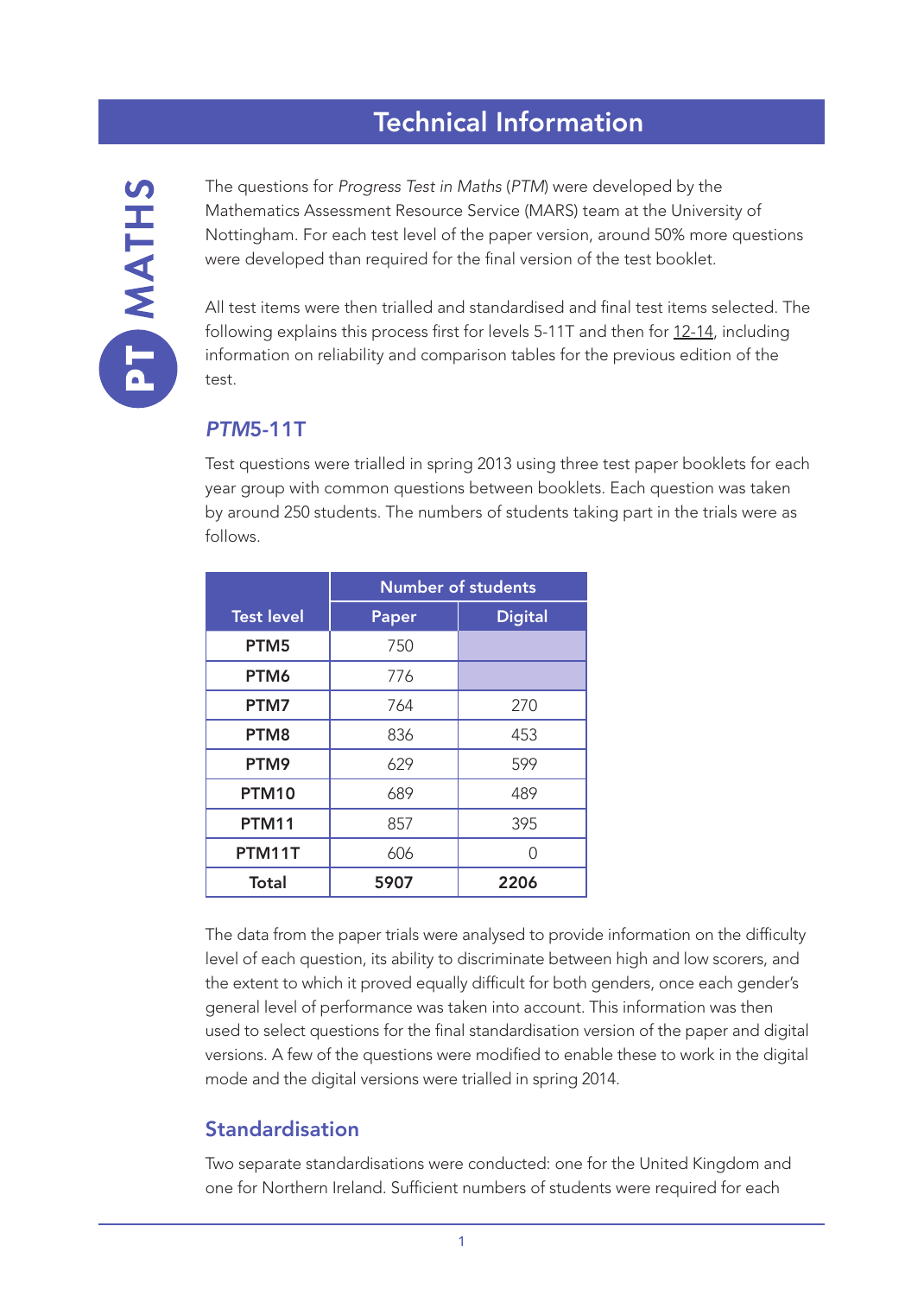of these standardisations. The standardisation of the paper version of *PTM* took place between February and May 2014 for *PTM*5-11 and between September and October 2014 for *PTM*11T. A national database of schools was created and schools were grouped into categories by country (Wales, Scotland and Northern Ireland). In England, schools were further grouped into independent or grammar plus five categories of school intake based on overall school performance at the end of primary schooling using Key Stage 2 outcomes, or for secondary schools using the GCSE outcomes. For the Northern Ireland standardisations, schools were categorised into independent or grammar plus five categories of school intake based on uptake of free school meals within the schools.

Schools were selected by stratified random sampling procedures within these groupings. As this was a national sample, many schools taking part in the standardisation had never used maths assessments from GL Assessment before. For the standardisation, schools were asked to do one pre-selected *PTM* test level and were given an option to do other levels. Primary schools were asked to test all students in the year group but secondary schools had the option to either test two randomly selected teaching groups or the whole year group.

|                   | <b>Number of students</b> |                         |  |  |  |
|-------------------|---------------------------|-------------------------|--|--|--|
| <b>Test level</b> | United Kingdom*           | <b>Northern Ireland</b> |  |  |  |
| PTM <sub>5</sub>  | 2786                      | 810                     |  |  |  |
| PTM6              | 3335                      | 1132                    |  |  |  |
| PTM7              | 4071                      | 1408                    |  |  |  |
| PTM <sub>8</sub>  | 4609                      | 1573                    |  |  |  |
| PTM9              | 3354                      | 856                     |  |  |  |
| <b>PTM10</b>      | 4497                      | 1290                    |  |  |  |
| <b>PTM11</b>      | 4823                      | 1738                    |  |  |  |
| PTM11T            | 7287                      | 1955                    |  |  |  |
| <b>Total</b>      | 34762                     | 10762                   |  |  |  |

The numbers of students taking part in the two standardisations were as follows.

\* The UK numbers include the Northern Ireland numbers.

Schools were free to choose between the paper and digital version of the test and most primary schools chose the paper version. Overall, around 7137 students completed the digital version and 27,625 students did the paper version. The students in the Northern Ireland standardisations were included in the UK standardisations but are over-represented in the UK sample compared with the proportions nationally. The results were weighted to reflect the national distributions of students in the categories mentioned above separately for the paper version and the digital version.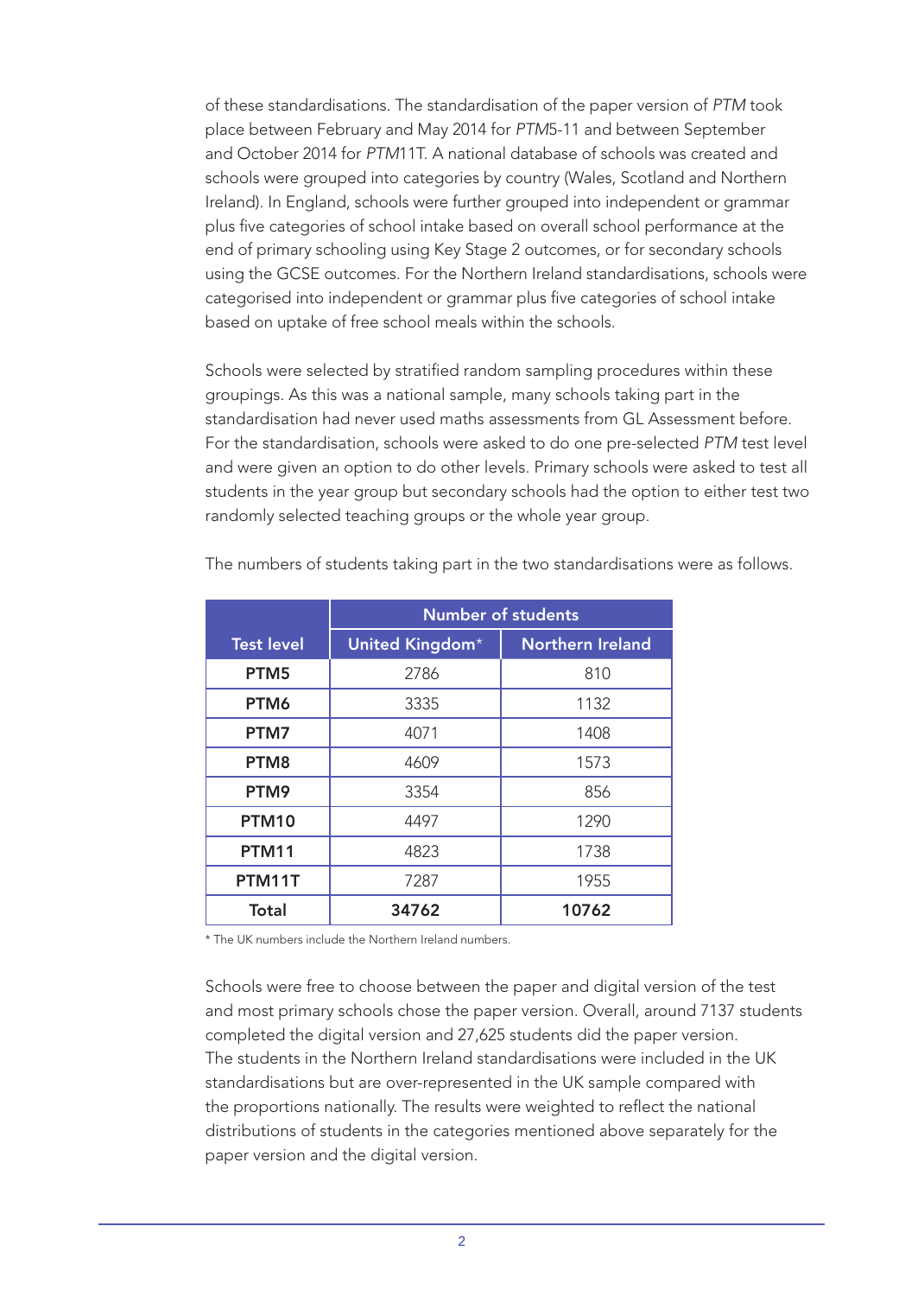# Test reliability

The reliability of a test is a measure of the consistency of a student's test scores over repeated testing, assuming conditions remain the same – that is, there was no fatigue, learning effect or lack of motivation. Tests with poor reliability might result in very different scores for a student across two test administrations.

The reliability of the test was estimated using the Cronbach's Alpha formula which produces values ranging from 0 to 1. Values above 0.80 are considered to be very good. The reliability values for the various *PTM* batteries are given in the table below, separately for the UK and the Northern Ireland standardisations, and all show that the tests are very reliable. There were no significant differences between the reliabilities between the two regions, and further analysis showed that the reliabilities for the paper and digital versions were very similar.

|                   | <b>Reliability</b> |           |  |  |
|-------------------|--------------------|-----------|--|--|
| <b>Test level</b> | <b>UK</b>          | <b>NI</b> |  |  |
| PTM <sub>5</sub>  | 0.87               | 0.85      |  |  |
| PTM6              | 0.90               | 0.89      |  |  |
| PTM7              | 0.91               | 0.91      |  |  |
| PTM <sub>8</sub>  | 0.92               | 0.92      |  |  |
| PTM9              | 0.94               | 0.94      |  |  |
| <b>PTM10</b>      | 0.95               | 0.95      |  |  |
| <b>PTM11</b>      | 0.95               | 0.96      |  |  |
| PTM11T            | 0.95               | 0.94      |  |  |

For interpreting the score of an individual student, the standard error of measurement (SEM) is a more useful statistic than a reliability coefficient. It indicates how large, on average, the fluctuations in standard scores may be and indicates the 68% chance or confidence band. However, most tests show the 90% chance or confidence bands. The SEM for *PTM*10 is 3.5, and for an averageperforming student with a *PTM*10 Standard Age Score (SAS) of 100, there is a 90% chance that the student's true SAS will be in the range +/- 6.0, i.e. from 94 to 106.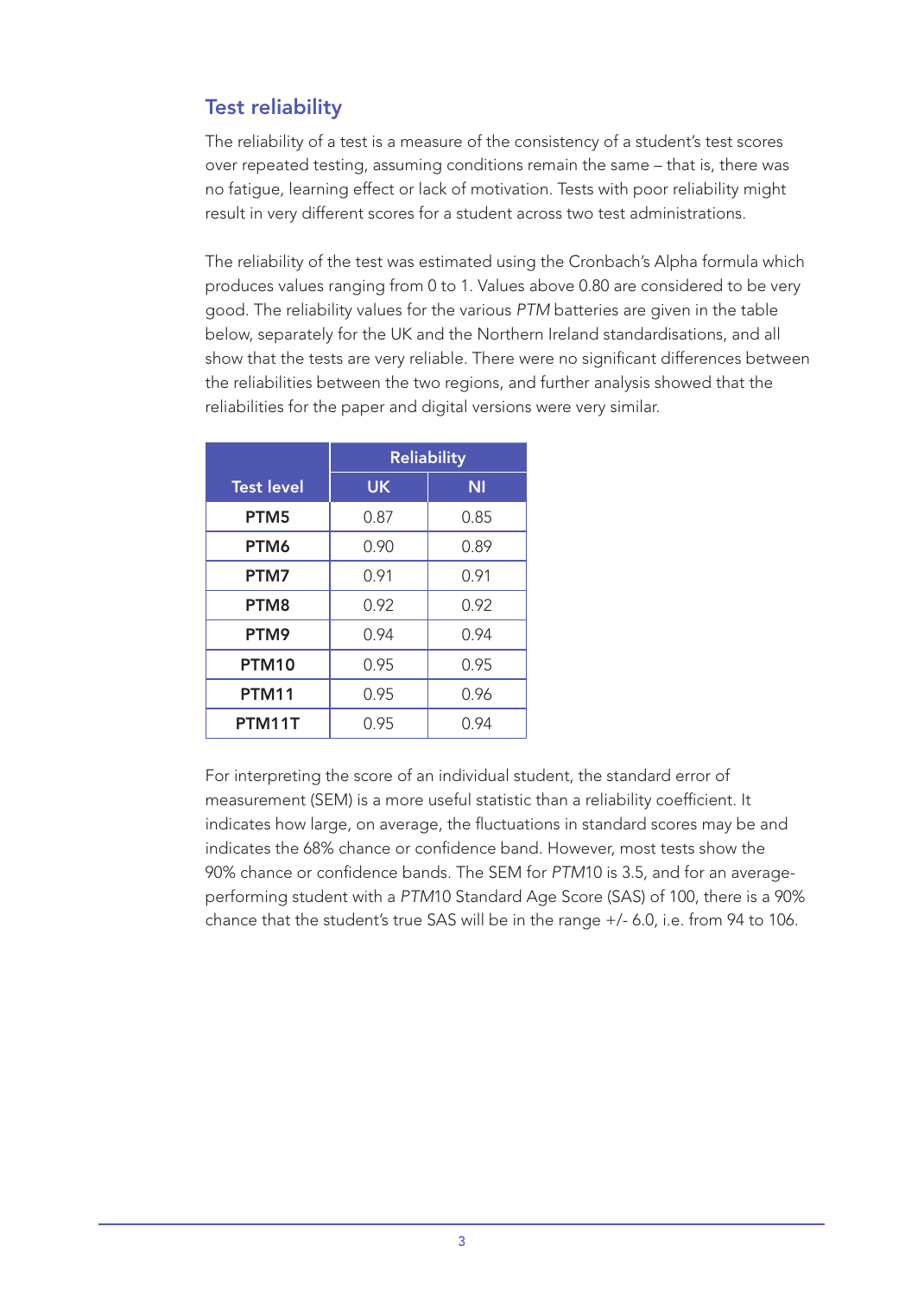|                   | <b>SEM</b> |           |           | 90% SAS confidence band (+/-) |
|-------------------|------------|-----------|-----------|-------------------------------|
| <b>Test level</b> | <b>UK</b>  | <b>NI</b> | <b>UK</b> | <b>NI</b>                     |
| PTM <sub>5</sub>  | 5.4        | 5.8       | 9         | 10                            |
| PTM6              | 4.7        | 5.0       | 8         | 8                             |
| PTM7              | 4.5        | 4.6       | 7         | 8                             |
| PTM8              | 4.2        | 4.3       | 7         | 7                             |
| PTM9              | 3.8        | 3.6       | 6         | 6                             |
| <b>PTM10</b>      | 3.5        | 3.5       | 6         | 6                             |
| <b>PTM11</b>      | 3.3        | 3.1       | 5         | 5                             |
| PTM11T            | 3.4        | 3.7       | 6         | 6                             |

### Gender differences

The tests have been age standardised to a national mean of 100 and standard deviation of 15. There were approximately similar numbers of males and females in the standardisations. The table below shows the mean SAS score differences between males and females for UK and for Northern Ireland. The largest discrepancy is for *PTM*5 and *PTM*11T where there is an average difference of around 2 points for SAS scores. In most cases the differences are small and within +/- 1 SAS point.

|                   | <b>Gender - mean SAS differences</b> |                           |  |  |  |
|-------------------|--------------------------------------|---------------------------|--|--|--|
| <b>Test level</b> | <b>UK</b> standardisation            | <b>NI</b> standardisation |  |  |  |
| PTM <sub>5</sub>  | 2.3                                  | 1.7                       |  |  |  |
| PTM6              | $-0.3$                               | 0.3                       |  |  |  |
| PTM7              | $-0.5$                               | 0.8                       |  |  |  |
| PTM8              | $-0.2$                               | $-0.2$                    |  |  |  |
| PTM9              | $-1.3$                               | $-1.0$                    |  |  |  |
| <b>PTM10</b>      | $-1.5$                               | 0.5                       |  |  |  |
| <b>PTM11</b>      | $-0.5$                               | 0.7                       |  |  |  |
| PTM11T            | $-2.4$                               |                           |  |  |  |

*Note - positive scores: females higher than males; negative scores: females lower than males.*

## Northern Ireland compared with UK

The large numbers of students taking part in the separate Northern Ireland standardisations enable us to compare students in Northern Ireland with students in the UK. The table below shows the average SAS differences based on the UK standardisations with a UK mean SAS of 100. The differences are small.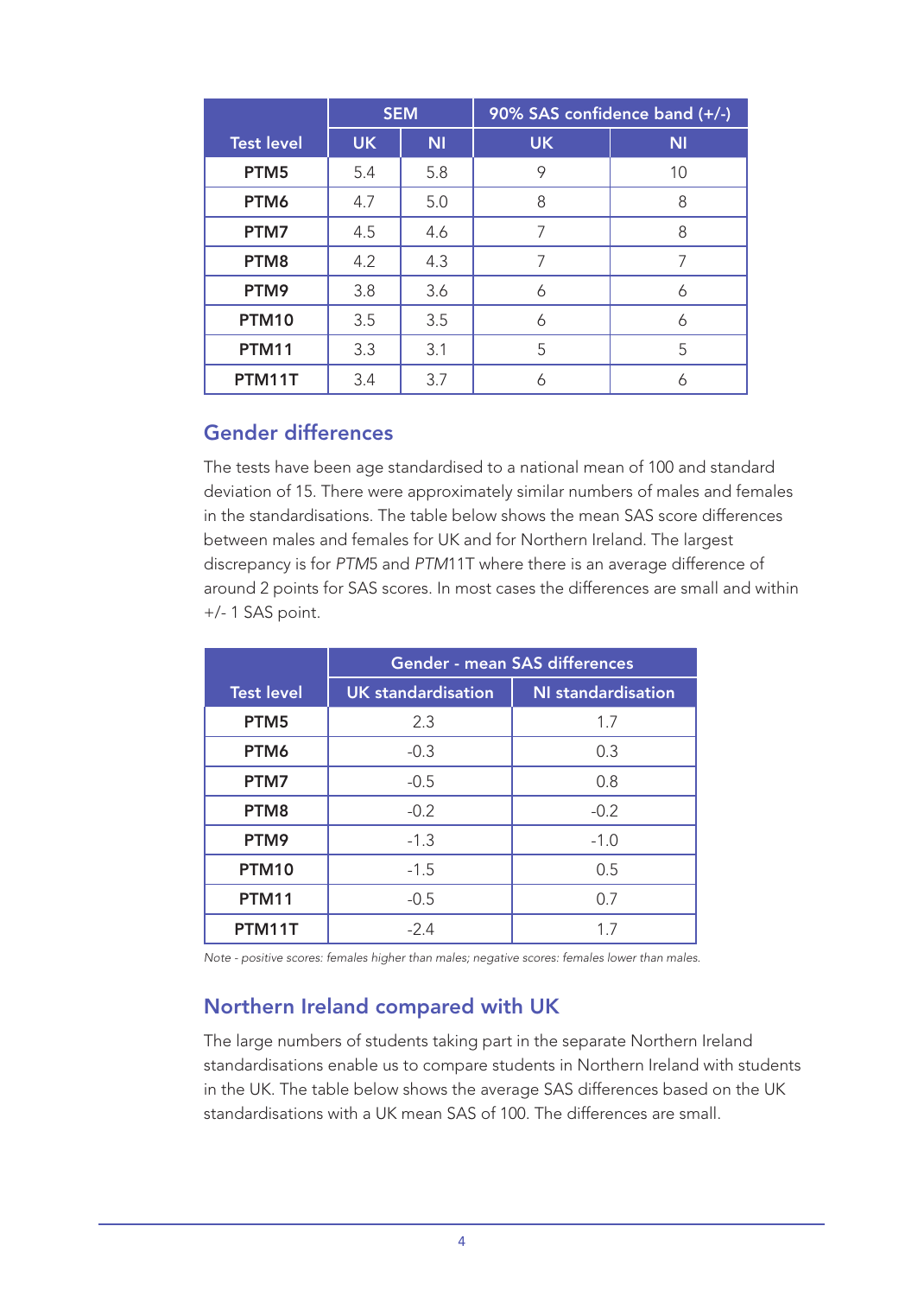| <b>Test level</b> | <b>Mean SAS difference</b> |
|-------------------|----------------------------|
| PTM5              | $-1.0$                     |
| PTM6              | 0.0                        |
| PTM7              | 0.1                        |
| PTM <sub>8</sub>  | 1.0                        |
| PTM9              | $-0.1$                     |
| <b>PTM10</b>      | 1.7                        |
| <b>PTM11</b>      | 1.4                        |
| PTM11T            | O 5                        |

*Note - positive scores: Northern Ireland higher than UK; negative scores: Northern Ireland lower than UK.*

#### Relationship between *PTM* and *PIM* outcomes

*PTM* has been designed to replace the well-established series, *Progress in Maths* (*PIM*). A comparative study, in which about 350 students from each year group took both the old and the new versions of the tests was undertaken for each pair of tests from the two series. A sample of students aged 5 to 11 years old had to take both the new and older version of the test. Each pair of tests was then statistically equated, so that each standardised score on the old test could be mapped onto an equivalent score on the new test.

The strength of the relationship between two variables can be measured by a statistic called the correlation coefficient. A value of zero indicates no relationship between the two measures whereas a value of one indicates a perfect positive relationship. The table below shows the correlations for each level and that the correlations are all highly significant.

| <b>Test level</b> | <b>Correlation</b> |
|-------------------|--------------------|
| PTM <sub>5</sub>  | 0.62               |
| PTM6              | 0.78               |
| PTM7              | 0.80               |
| PTM8              | 0.79               |
| PTM9              | 0.85               |
| <b>PTM10</b>      | 0.86               |
| <b>PTM11</b>      | 0.88               |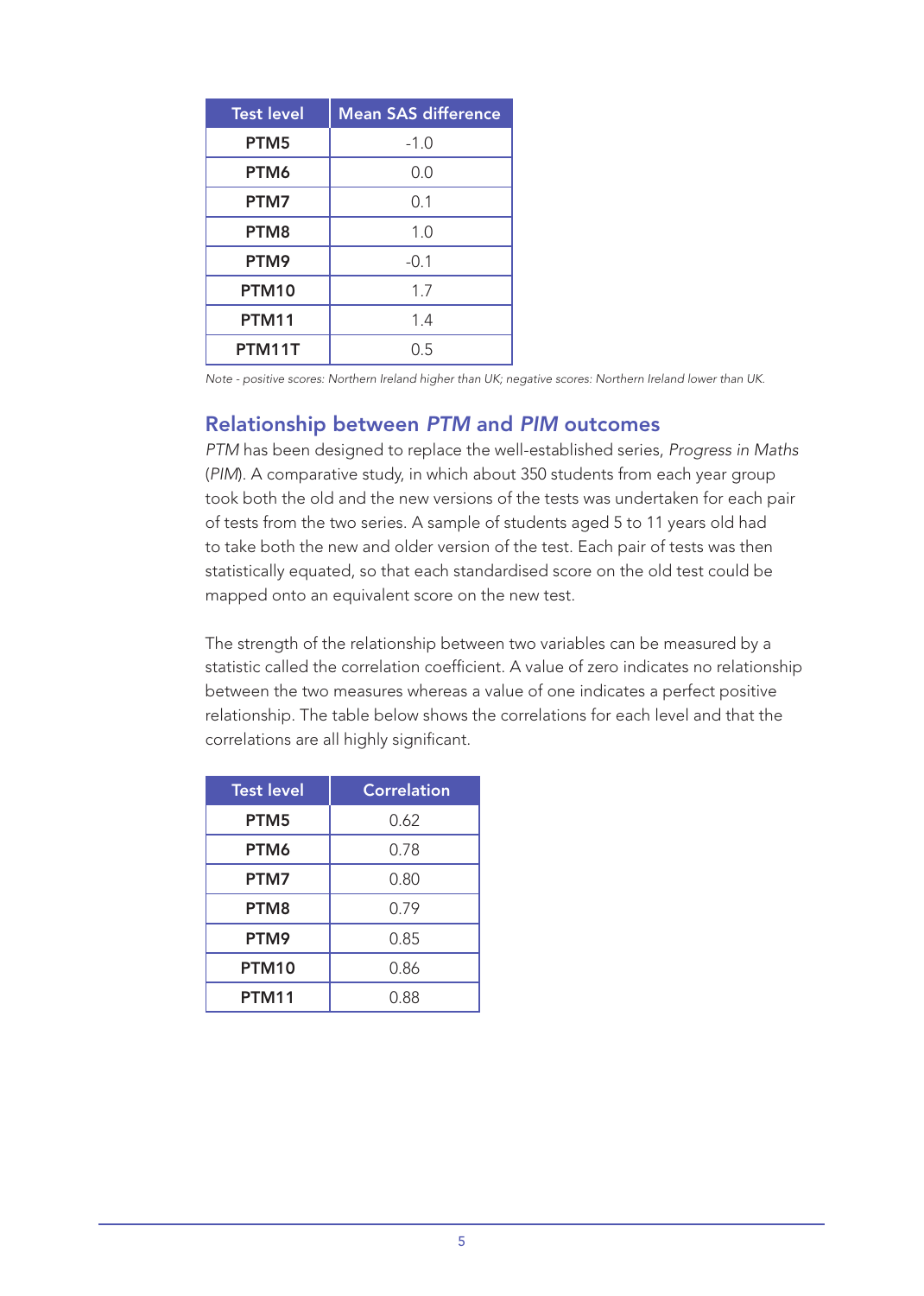Schools that have data on students' standardised scores from *PIM* will clearly wish to convert these so that they can be compared directly to the students' results on the new tests. The conversion table on the next pages gives this information. Teachers should take the SAS from the old test series and convert this to the equivalent at the same level of *PTM*. So, for example, a standardised score of 95 on *Progress in Maths* 8 is equivalent to a standardised score of 96 on the new *Progress Test in Maths* 8. This is the starting point for making a judgement by comparing this with the SAS from the next level of *PTM*. From the example above, this year's *PTM*9 score should be compared with last year's *PIM* score of 95 that has been converted to 96.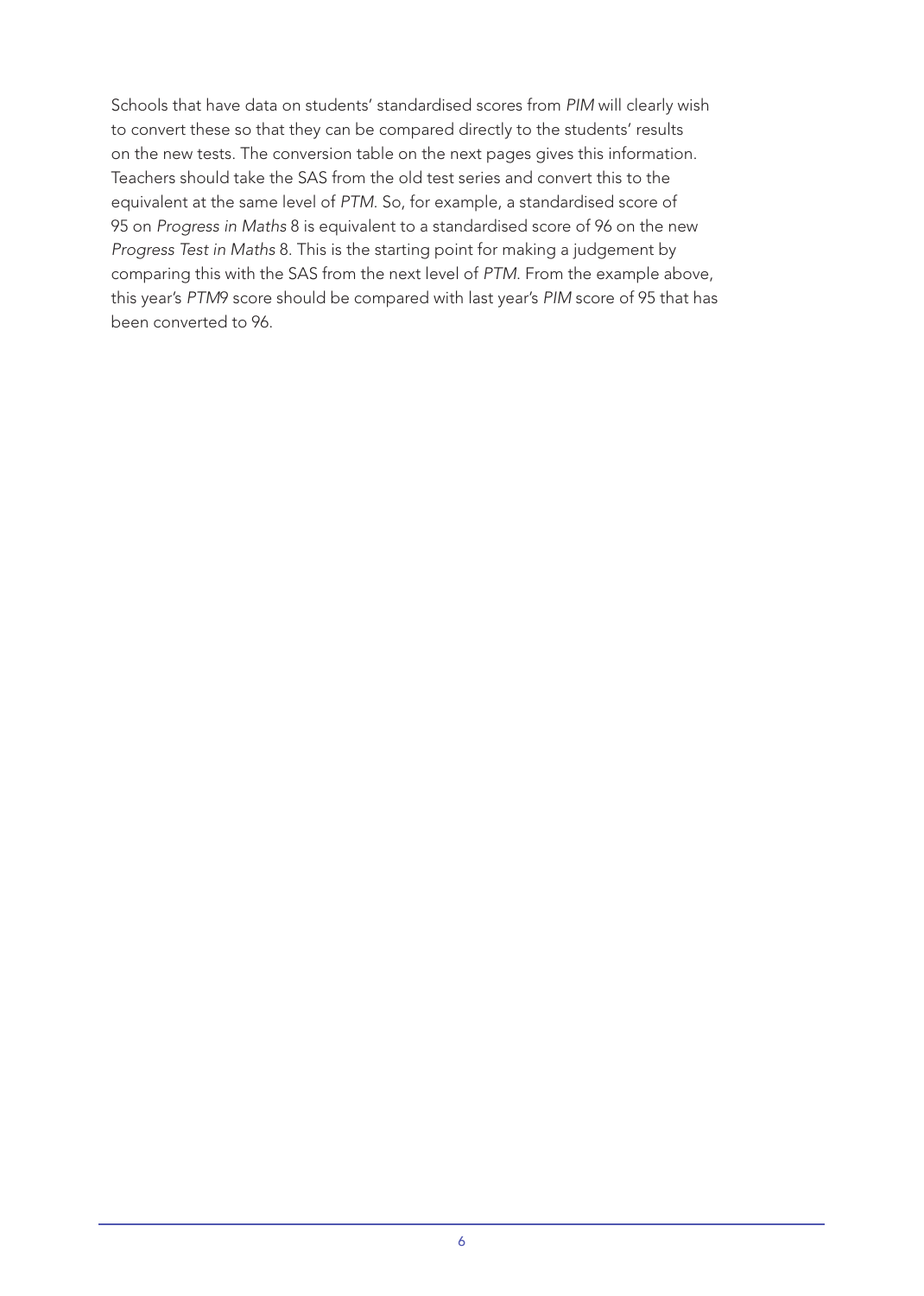| <b>Progress in</b> | <b>Equivalent Progress Test in Maths SAS</b> |      |      |      |      |              |              |
|--------------------|----------------------------------------------|------|------|------|------|--------------|--------------|
| <b>Maths SAS</b>   | PTM5                                         | PTM6 | PTM7 | PTM8 | PTM9 | <b>PTM10</b> | <b>PTM11</b> |
| 69                 | 78                                           | 73   | 70   | 73   | 69   | 69           | 69           |
| 70                 | 79                                           | 73   | 71   | 73   | 69   | 69           | 69           |
| 71                 | 80                                           | 74   | 72   | 74   | 69   | 69           | 69           |
| 72                 | 81                                           | 75   | 73   | 75   | 69   | 70           | 69           |
| 73                 | 82                                           | 76   | 74   | 76   | 69   | 71           | 70           |
| 74                 | 82                                           | 77   | 75   | 77   | 70   | 72           | 71           |
| 75                 | 83                                           | 78   | 76   | 78   | 72   | 73           | 72           |
| 76                 | 84                                           | 79   | 77   | 79   | 73   | 74           | 73           |
| 77                 | 85                                           | 79   | 78   | 80   | 74   | 75           | 74           |
| 78                 | 86                                           | 80   | 79   | 81   | 75   | 76           | 75           |
| 79                 | 87                                           | 81   | 80   | 82   | 76   | 77           | 76           |
| 80                 | 88                                           | 82   | 81   | 83   | 77   | 78           | 77           |
| 81                 | 88                                           | 83   | 82   | 83   | 78   | 79           | 78           |
| 82                 | 89                                           | 84   | 83   | 84   | 79   | 80           | 79           |
| 83                 | 90                                           | 85   | 84   | 85   | 80   | 81           | 80           |
| 84                 | 91                                           | 85   | 85   | 86   | 81   | 82           | 81           |
| 85                 | 92                                           | 86   | 86   | 87   | 82   | 83           | 83           |
| 86                 | 93                                           | 87   | 87   | 88   | 83   | 84           | 84           |
| 87                 | 94                                           | 88   | 88   | 89   | 84   | 85           | 85           |
| 88                 | 94                                           | 89   | 89   | 90   | 85   | 86           | 86           |
| 89                 | 95                                           | 90   | 90   | 91   | 86   | 87           | 87           |
| 90                 | 96                                           | 91   | 91   | 92   | 87   | 88           | 88           |
| 91                 | 97                                           | 92   | 92   | 93   | 88   | 89           | 89           |
| 92                 | 98                                           | 92   | 93   | 93   | 89   | 90           | 90           |
| 93                 | 99                                           | 93   | 94   | 94   | 90   | 91           | 91           |
| 94                 | 100                                          | 94   | 95   | 95   | 91   | 92           | 92           |
| 95                 | 101                                          | 95   | 96   | 96   | 93   | 93           | 93           |
| 96                 | 101                                          | 96   | 96   | 97   | 94   | 94           | 94           |
| 97                 | 102                                          | 97   | 97   | 98   | 95   | 95           | 95           |
| 98                 | 103                                          | 98   | 98   | 99   | 96   | 96           | 96           |
| 99                 | 104                                          | 98   | 99   | 100  | 97   | 98           | 97           |
| 100                | 105                                          | 99   | 100  | 101  | 98   | 99           | 98           |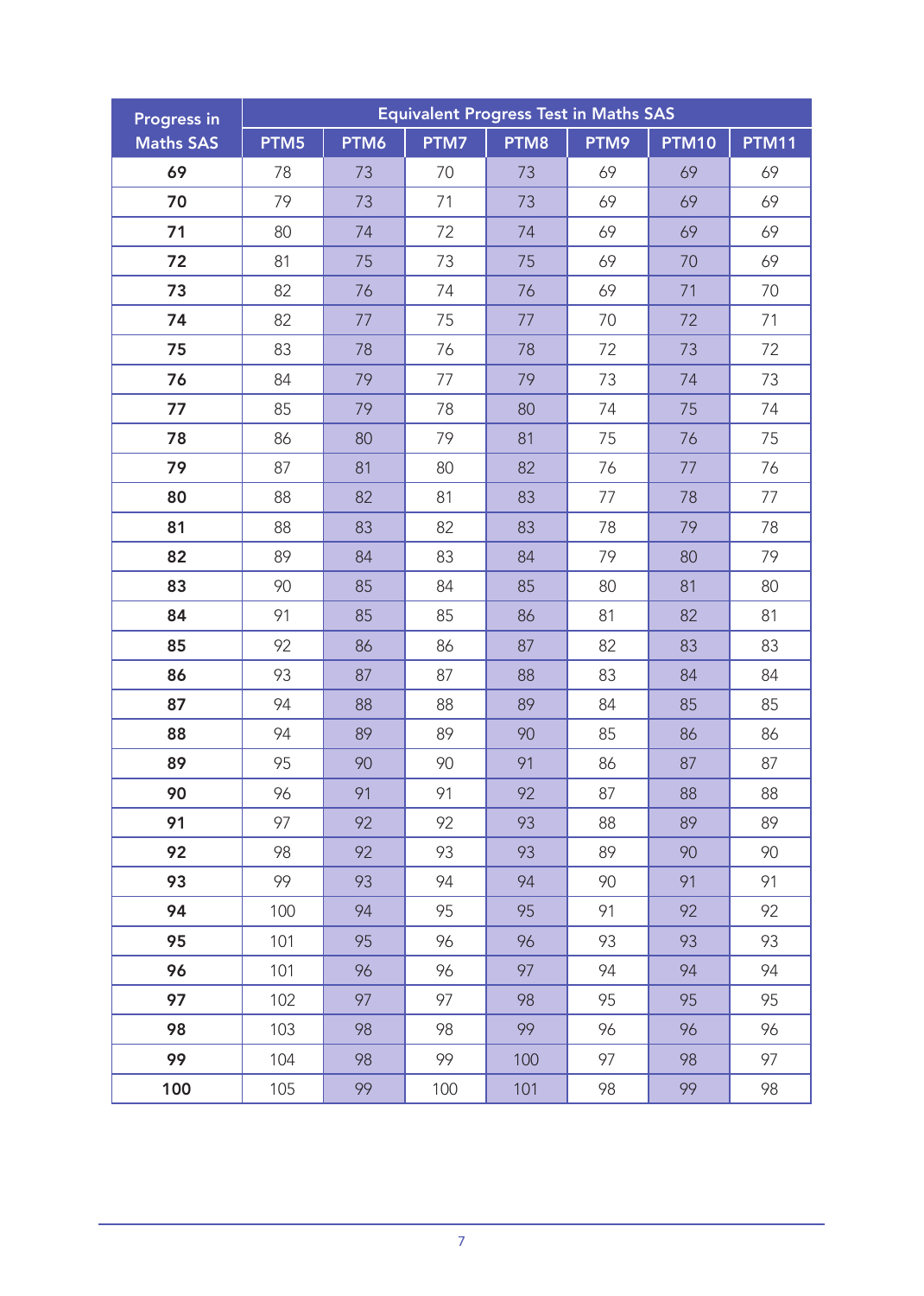| <b>Progress in</b> | <b>Equivalent Progress Test in Maths SAS</b> |      |      |                  |      |              |              |
|--------------------|----------------------------------------------|------|------|------------------|------|--------------|--------------|
| <b>Maths SAS</b>   | PTM5                                         | PTM6 | PTM7 | PTM <sub>8</sub> | PTM9 | <b>PTM10</b> | <b>PTM11</b> |
| 101                | 106                                          | 100  | 101  | 102              | 99   | 100          | 99           |
| 102                | 107                                          | 101  | 102  | 103              | 100  | 101          | 100          |
| 103                | 107                                          | 102  | 103  | 103              | 101  | 102          | 101          |
| 104                | 108                                          | 103  | 104  | 104              | 102  | 103          | 102          |
| 105                | 109                                          | 104  | 105  | 105              | 103  | 104          | 103          |
| 106                | 110                                          | 104  | 106  | 106              | 104  | 105          | 104          |
| 107                | 111                                          | 105  | 107  | 107              | 105  | 106          | 105          |
| 108                | 112                                          | 106  | 108  | 108              | 106  | 107          | 106          |
| 109                | 113                                          | 107  | 109  | 109              | 107  | 108          | 107          |
| 110                | 113                                          | 108  | 110  | 110              | 108  | 109          | 108          |
| 111                | 114                                          | 109  | 111  | 111              | 109  | 110          | 109          |
| 112                | 115                                          | 110  | 112  | 112              | 110  | 111          | 110          |
| 113                | 116                                          | 110  | 113  | 113              | 111  | 112          | 111          |
| 114                | 117                                          | 111  | 114  | 113              | 112  | 113          | 112          |
| 115                | 118                                          | 112  | 115  | 114              | 114  | 114          | 113          |
| 116                | 119                                          | 113  | 116  | 115              | 115  | 115          | 114          |
| 117                | 119                                          | 114  | 117  | 116              | 116  | 116          | 115          |
| 118                | 120                                          | 115  | 118  | 117              | 117  | 117          | 116          |
| 119                | 121                                          | 116  | 119  | 118              | 118  | 118          | 117          |
| 120                | 122                                          | 117  | 120  | 119              | 119  | 119          | 118          |
| 121                | 123                                          | 117  | 121  | 120              | 120  | 120          | 119          |
| 122                | 124                                          | 118  | 121  | 121              | 121  | 121          | 120          |
| 123                | 125                                          | 119  | 122  | 122              | 122  | 122          | 121          |
| 124                | 125                                          | 120  | 123  | 123              | 123  | 123          | 122          |
| 125                | 126                                          | 121  | 124  | 123              | 124  | 124          | 123          |
| 126                | 127                                          | 122  | 125  | 124              | 125  | 125          | 124          |
| 127                | 128                                          | 123  | 126  | 125              | 126  | 126          | 125          |
| 128                | 129                                          | 123  | 127  | 126              | 127  | 127          | 126          |
| 129                | 130                                          | 124  | 128  | 127              | 128  | 128          | 127          |
| 130                | 131                                          | 125  | 129  | 128              | 129  | 130          | 128          |
| 131                | 132                                          | 126  | 130  | 129              | 130  | 131          | 129          |
| 132                | 132                                          | 127  | 131  | 130              | 131  | 132          | 130          |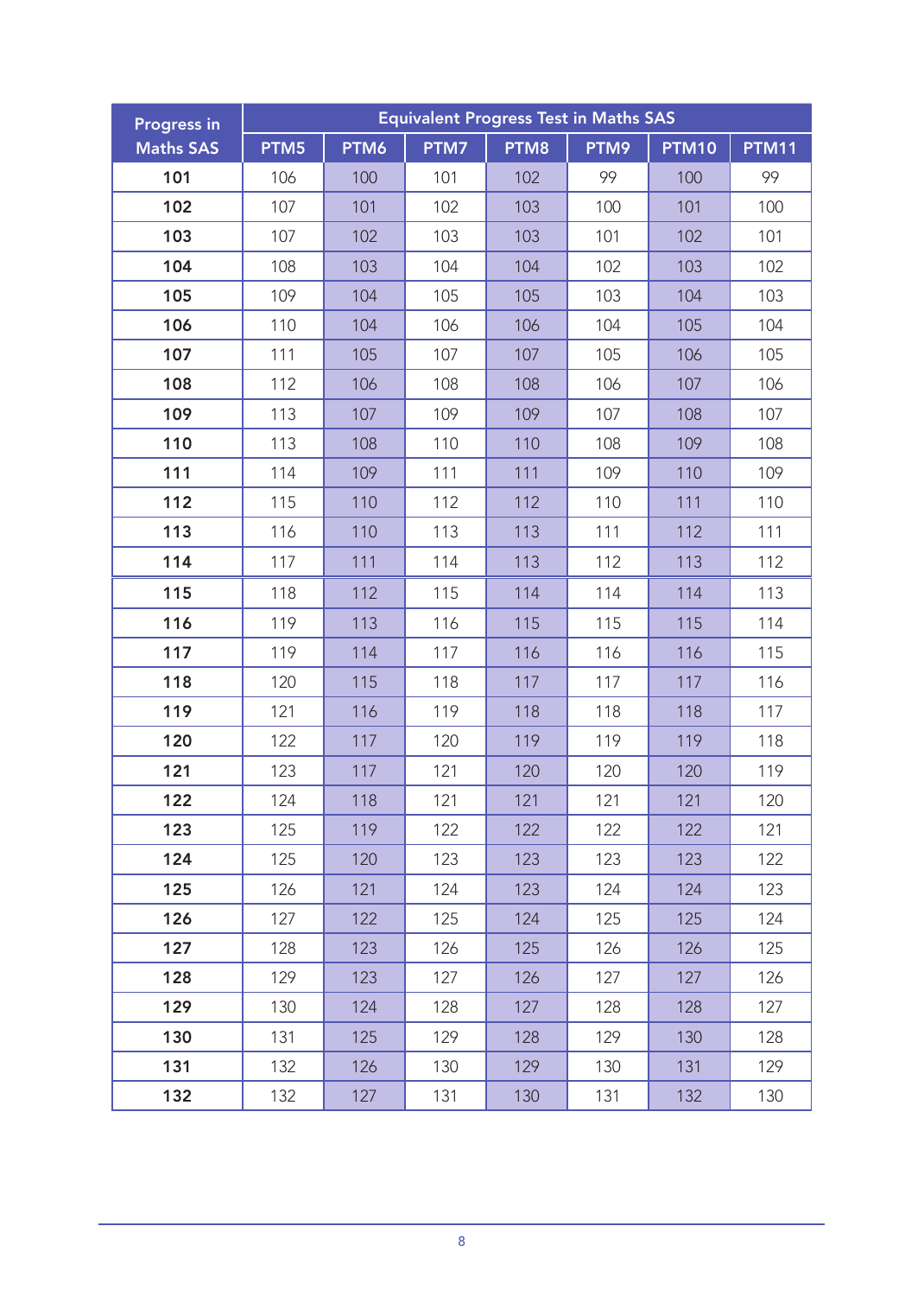| <b>Progress in</b> | <b>Equivalent Progress Test in Maths SAS</b> |      |      |      |      |              |              |
|--------------------|----------------------------------------------|------|------|------|------|--------------|--------------|
| <b>Maths SAS</b>   | PTM5                                         | PTM6 | PTM7 | PTM8 | PTM9 | <b>PTM10</b> | <b>PTM11</b> |
| 133                | 133                                          | 128  | 132  | 131  | 132  | 133          | 131          |
| 134                | 134                                          | 129  | 133  | 132  | 134  | 134          | 132          |
| 135                | 135                                          | 129  | 134  | 133  | 135  | 135          | 133          |
| 136                | 136                                          | 130  | 135  | 134  | 136  | 136          | 134          |
| 137                | 137                                          | 131  | 136  | 134  | 137  | 137          | 135          |
| 138                | 138                                          | 132  | 137  | 135  | 138  | 138          | 136          |
| 139                | 138                                          | 133  | 138  | 136  | 139  | 139          | 137          |
| 140                | 139                                          | 134  | 139  | 137  | 140  | 140          | 138          |
| 141                | 140                                          | 135  | 140  | 138  | 141  | 141          | 141          |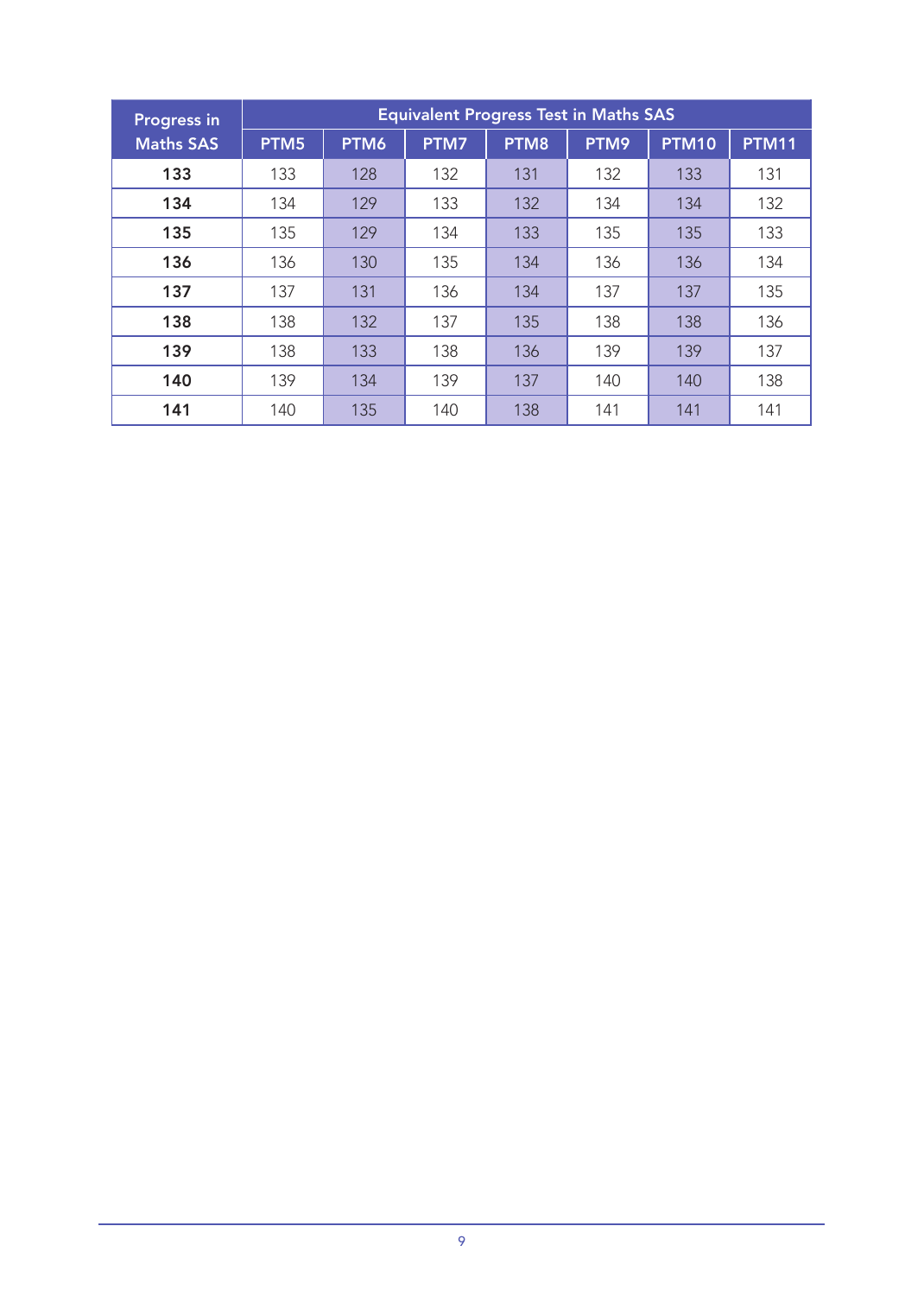# <span id="page-9-0"></span>*PTM*12-14

Test questions were trialled between January and May 2014 using three test paper booklets for each year group with common questions between booklets. Each question was taken by around 300 students. The numbers of students taking part in the trials were as follows.

| <b>Test level</b> | <b>Number of students</b> |
|-------------------|---------------------------|
| PTM <sub>12</sub> | 1186                      |
| PTM <sub>13</sub> | 1246                      |
| PTM14             | 1002                      |
| Total             | 5907                      |

The data from the trials were analysed to provide information on the difficulty level of each question, its ability to discriminate between high and low scorers, and the extent to which it proved equally difficult for both genders, once each gender's general level of performance was taken into account.

This information was then used to select questions for the final standardisation version of the paper and digital versions. A few of the questions were modified to enable these to work in the digital mode.

## Standardisation

The standardisation of *PTM*12-14 took place between February and May 2015. A national database of schools was created and schools were grouped into categories by country (Wales, Scotland and Northern Ireland). In England, schools were further grouped into independent or grammar plus five categories of school intake based on overall school performance for secondary schools using the GCSE outcomes.

Schools were selected by stratified random sampling procedures within these groupings. As this was a national sample, many schools taking part in the standardisation had never used maths assessments from GL Assessment before. For the standardisation, schools were asked to do one pre-selected *PTM* test level and were given an option to do other levels. Secondary schools had the option to either test two randomly selected teaching groups or the whole year group.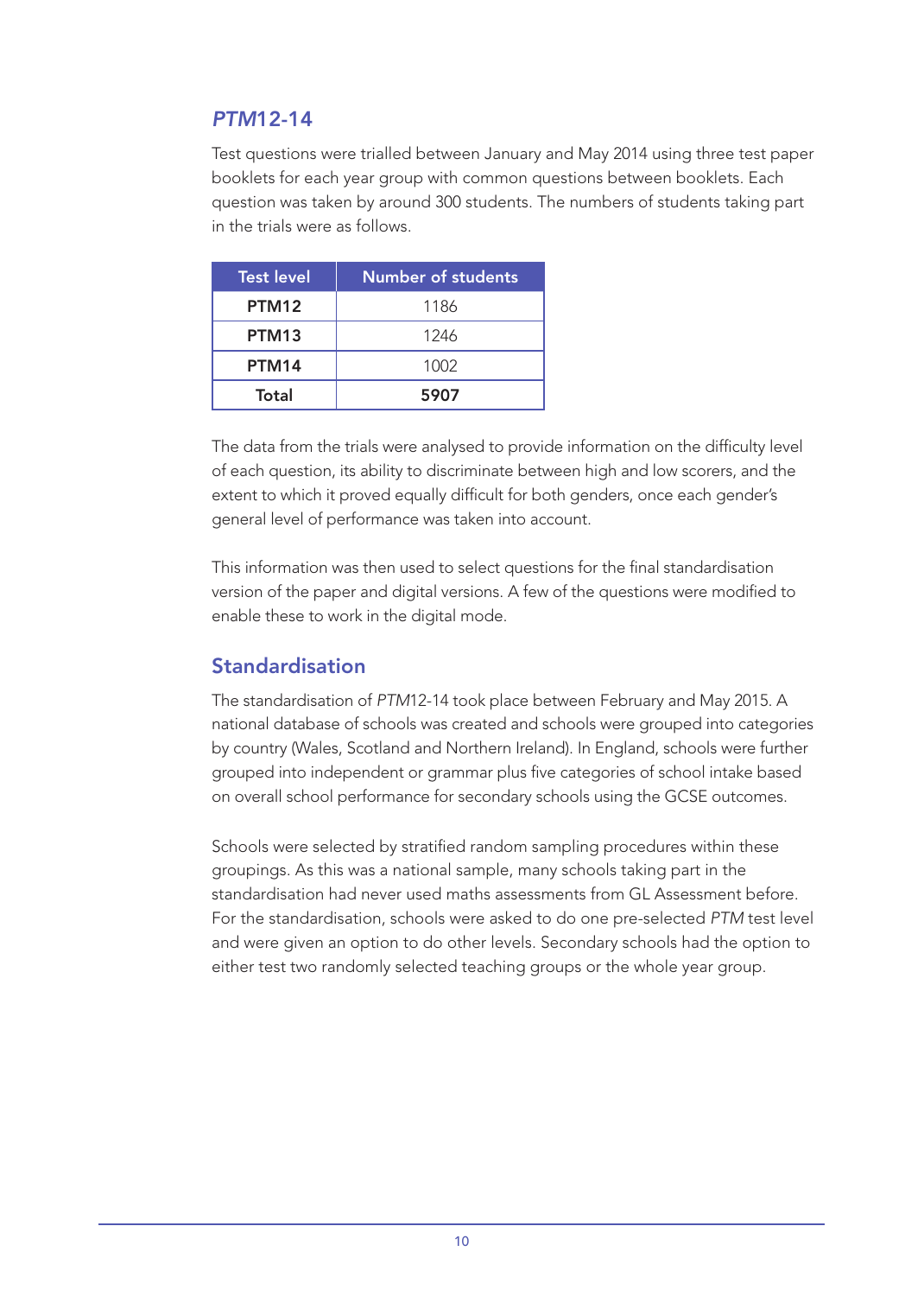| <b>Test level</b> | <b>Number of students</b> |
|-------------------|---------------------------|
| PTM <sub>12</sub> | 4386                      |
| PTM <sub>13</sub> | 4122                      |
| PTM14             | 4191                      |
| Total             | 12699                     |

The numbers of students taking part in the standardisations were as follows.

Schools were free to choose between the paper and digital version of the test and most secondary schools chose the paper version. Overall, around 21% students completed the digital version and 79% students did the paper version. The results were weighted to reflect the national distributions of students in the categories mentioned above separately for the paper version and the digital version.

# Test reliability

The reliability of a test is a measure of the consistency of a student's test scores over repeated testing, assuming conditions remain the same – that is, there was no fatigue, learning effect or lack of motivation. Tests with poor reliability might result in very different scores for a student across two test administrations.

The reliability of the test was estimated using the Cronbach's Alpha formula, which produces values ranging from 0 to 1. Values above 0.80 are considered to be very good. The reliability values for the various *PTM* batteries are given in the table below and all show that the tests are very reliable. There were no significant differences between the reliabilities between the paper and digital versions.

| <b>Test level</b> | <b>Reliability</b> |
|-------------------|--------------------|
| PTM12             | 0.95               |
| PTM <sub>13</sub> | 0.94               |
| PTM14             | 0.94               |

For interpreting the score of an individual student, the standard error of measurement (SEM) is a more useful statistic than a reliability coefficient. It indicates how large, on average, the fluctuations in standard scores may be and indicates the 68% chance or confidence band. However, most tests show the 90% chance or confidence bands. The SEM for *PTM*12 is 3.4, and for an averageperforming student with a *PTM*10 Standard Age Score (SAS) of 100, there is a 90% chance that the student's true SAS will be in the range +/- 6.0, i.e. from 94 to 106.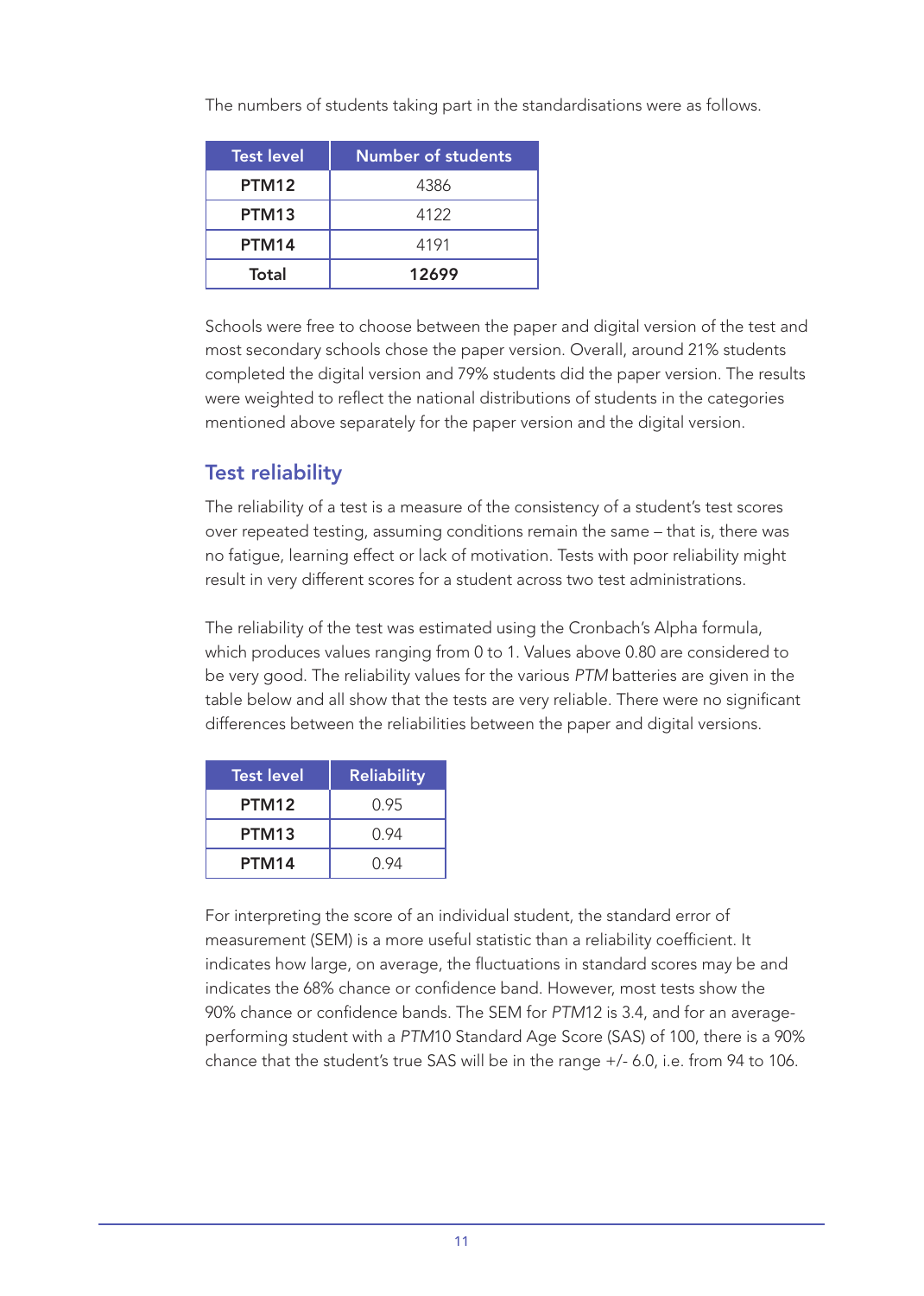| <b>Test level</b> | <b>SEM</b> | 90% SAS confidence band (+/-) |
|-------------------|------------|-------------------------------|
| PTM <sub>12</sub> | 3.4        |                               |
| PTM <sub>13</sub> | 37         |                               |
| PTM14             | 3 7        |                               |

## Gender differences

The tests have been age standardised to a national mean of 100 and standard deviation of 15. There were approximately similar numbers of males and females in the standardisations. The table below shows the mean SAS score differences between males and females. The difference is small for *PTM*12 but scores for males are on average 2 points higher than for females for *PTM*13 and *PTM*14.

| <b>Test level</b> | <b>Gender - mean SAS differences</b> |
|-------------------|--------------------------------------|
| PTM <sub>12</sub> | 0.5                                  |
| PTM <sub>13</sub> | $-17$                                |
| PTM14             | $-22$                                |

*Note - positive scores: females higher than males; negative scores: females lower than males.*

# Relationship between *PTM* and *PIM* outcomes

*PTM* has been designed to replace the well-established series, *Progress in Maths*  (*PIM*). A comparative study, in which about 250 students from each year group took both the old and the new versions of the tests was undertaken for each pair of tests from the two series. Each student had to take both the new and older version of the test. Each pair of tests was then statistically equated, so that each standardised score on the old test could be mapped onto an equivalent score on the new test. The strength of the relationship between two variables can be measured by a statistic called the correlation coefficient. A value of zero indicates no relationship between the two measures whereas a value of one indicates a perfect positive relationship. The table below shows the correlations for each level and that the correlations are all highly significant.

| <b>Test level</b> | <b>Correlation</b> |
|-------------------|--------------------|
| PTM <sub>12</sub> | 0.87               |
| PTM <sub>13</sub> | 0.83               |
| PTM14             | 0.87               |

Schools that have data on students' standardised scores from *PIM* will wish to convert these so that they can be compared directly to the students' results on the new tests. The conversion table on the next page gives this information.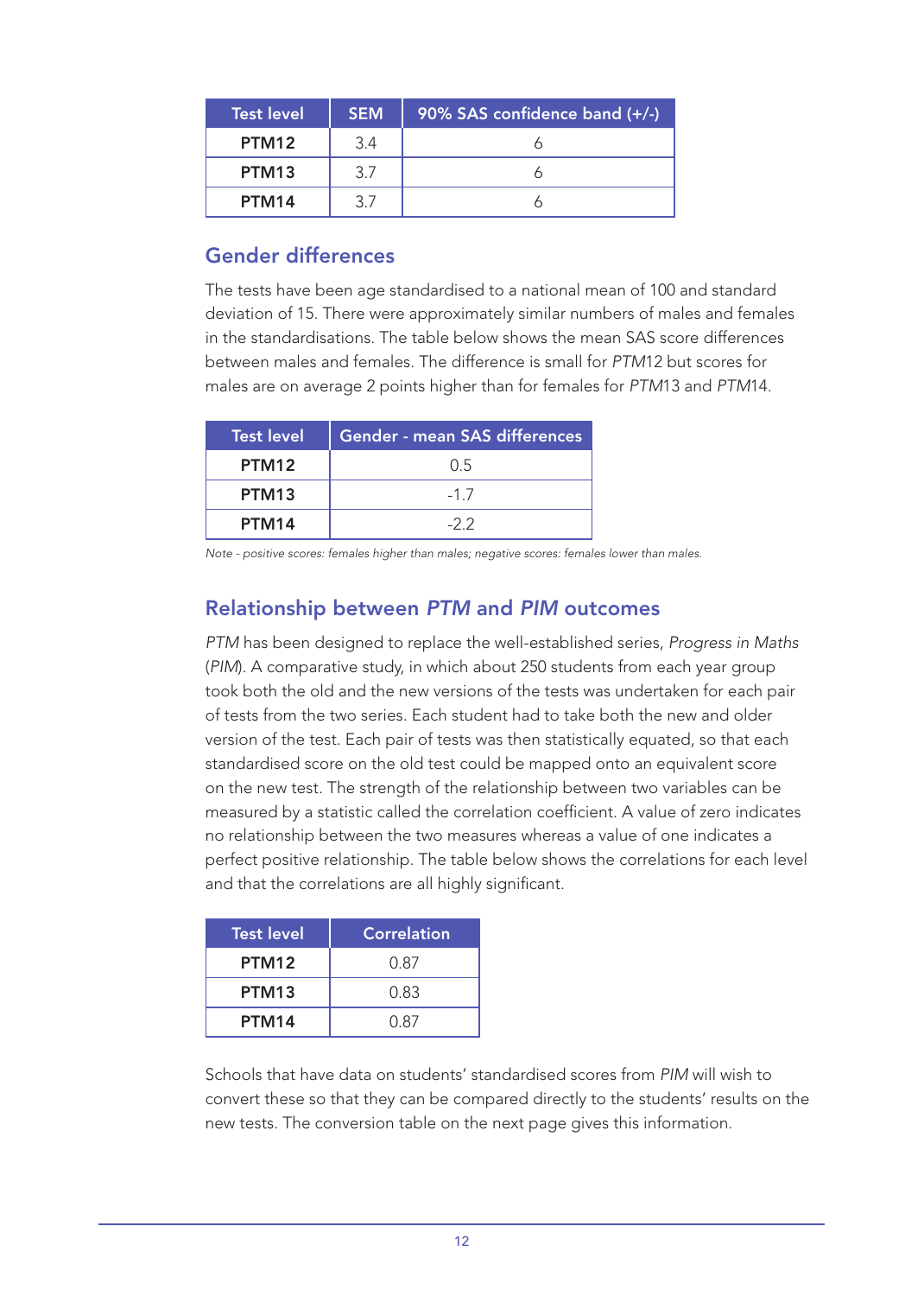Teachers should take the SAS from the old test series and convert this to the equivalent at the same level of *PTM*. So, for example, a standardised score of 95 on *Progress in Maths* 13 is equivalent to a standardised score of 93 on the new *Progress Test in Maths* 13.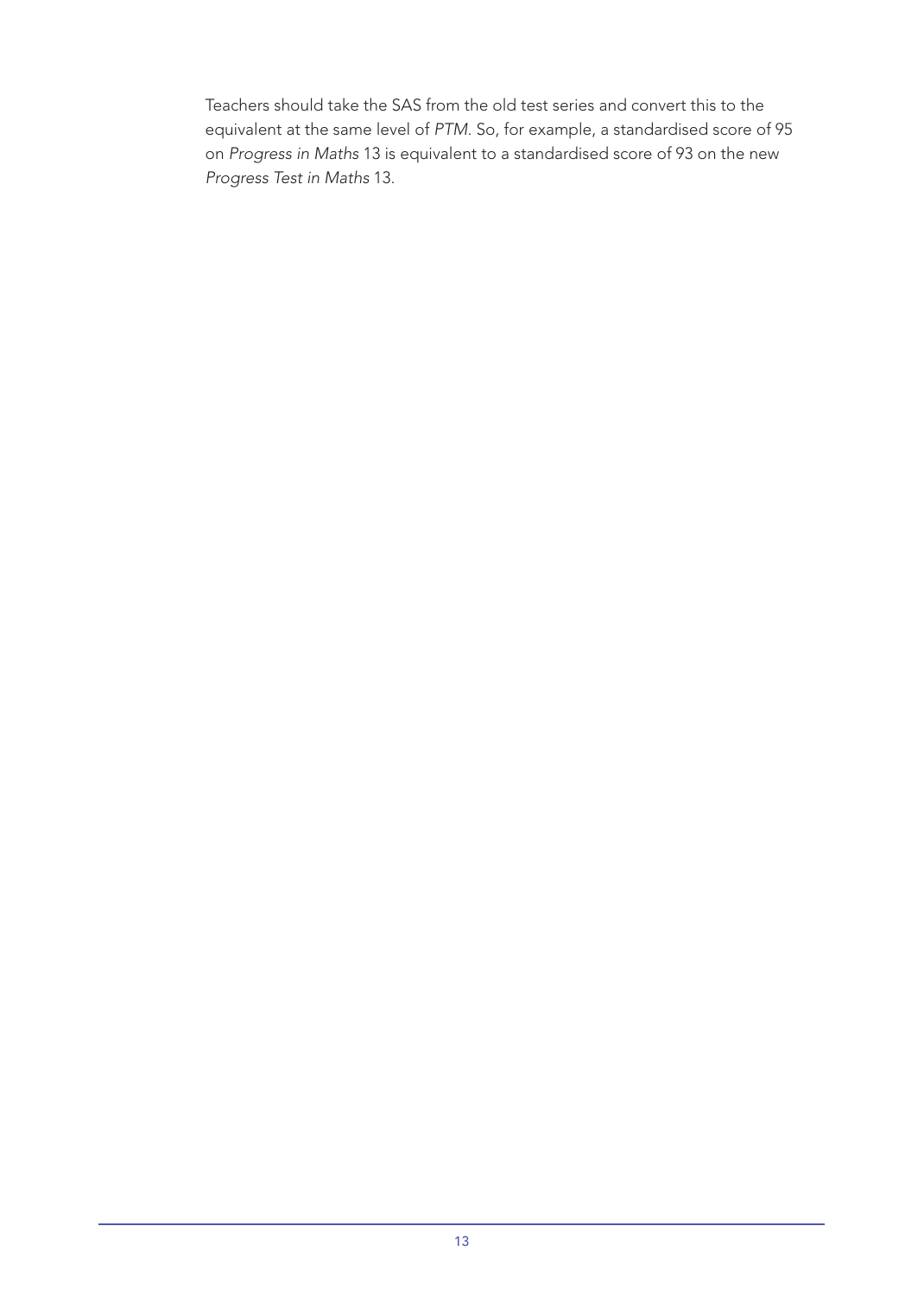|                                | <b>Equivalent Progress Test in Maths SAS</b> |       |              |  |
|--------------------------------|----------------------------------------------|-------|--------------|--|
| <b>Progress in Maths Score</b> | <b>PTM12</b>                                 | PTM13 | <b>PTM14</b> |  |
| 69                             | 69                                           | 71    | 69           |  |
| 70                             | 69                                           | 72    | 69           |  |
| 71                             | 69                                           | 73    | 69           |  |
| 72                             | 69                                           | 74    | 70           |  |
| 73                             | 69                                           | 75    | 71           |  |
| 74                             | 69                                           | 76    | 72           |  |
| 75                             | 69                                           | 76    | 73           |  |
| 76                             | 70                                           | 77    | 74           |  |
| 77                             | 71                                           | 78    | 75           |  |
| 78                             | 72                                           | 79    | 76           |  |
| 79                             | 73                                           | 80    | 77           |  |
| 80                             | 74                                           | 81    | 79           |  |
| 81                             | 75                                           | 81    | 80           |  |
| 82                             | 76                                           | 82    | 81           |  |
| 83                             | 77                                           | 83    | 82           |  |
| 84                             | 78                                           | 84    | 83           |  |
| 85                             | 79                                           | 85    | 84           |  |
| 86                             | 80                                           | 85    | 85           |  |
| 87                             | 81                                           | 86    | 86           |  |
| 88                             | 82                                           | 87    | 87           |  |
| 89                             | 83                                           | 88    | 88           |  |
| 90                             | 84                                           | 89    | 89           |  |
| 91                             | 85                                           | 89    | 90           |  |
| 92                             | 86                                           | 90    | 92           |  |
| 93                             | 87                                           | 91    | 93           |  |
| 94                             | 88                                           | 92    | 94           |  |
| 95                             | 89                                           | 93    | 95           |  |
| 96                             | 90                                           | 94    | 96           |  |
| 97                             | 91                                           | 94    | 97           |  |
| 98                             | 92                                           | 95    | 98           |  |
| 99                             | 93                                           | 96    | 99           |  |
| 100                            | 94                                           | 97    | 100          |  |
| 101                            | 95                                           | 98    | 101          |  |
| 102                            | 96                                           | 98    | 102          |  |
| 103                            | 97                                           | 99    | 104          |  |
| 104                            | 98                                           | 100   | 105          |  |
| 105                            | 99                                           | 101   | 106          |  |